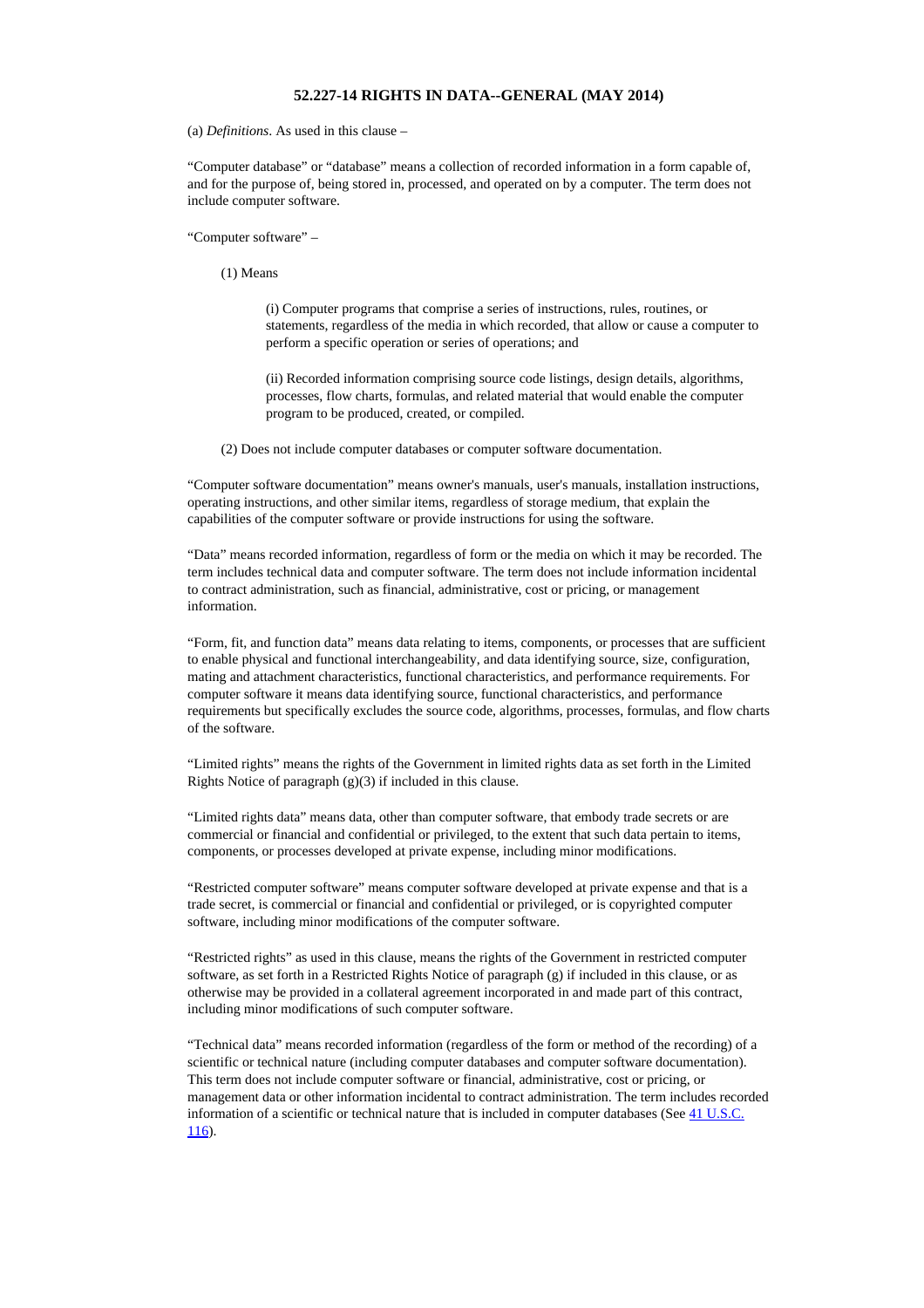"Unlimited rights" means the rights of the Government to use, disclose, reproduce, prepare derivative works, distribute copies to the public, and perform publicly and display publicly, in any manner and for any purpose, and to have or permit others to do so.

(b) Allocation of rights.

(1) Except as provided in paragraph (c) of this clause, the Government shall have unlimited rights in--

(i) Data first produced in the performance of this contract;

(ii) Form, fit, and function data delivered under this contract;

(iii) Data delivered under this contract (except for restricted computer software) that constitute manuals or instructional and training material for installation, operation, or routine maintenance and repair of items, components, or processes delivered or furnished for use under this contract; and

(iv) All other data delivered under this contract unless provided otherwise for limited rights data or restricted computer software in accordance with paragraph (g) of this clause.

(2) The Contractor shall have the right to--

(i) Assert copyright in data first produced in the performance of this contract to the extent provided in paragraph  $(c)(1)$  of this clause;

(ii) Use, release to others, reproduce, distribute, or publish any data first produced or specifically used by the Contractor in the performance of this contract, unless provided otherwise in paragraph (d) of this clause;

(iii) Substantiate the use of, add, or correct limited rights, restricted rights, or copyright notices and to take other appropriate action, in accordance with paragraphs (e) and (f) of this clause; and

(iv) Protect from unauthorized disclosure and use those data that are limited rights data or restricted computer software to the extent provided in paragraph (g) of this clause.

(c) Copyright--

(1) Data first produced in the performance of this contract.

(i) Unless provided otherwise in paragraph (d) of this clause, the Contractor may, without prior approval of the Contracting Officer, assert copyright in scientific and technical articles based on or containing data first produced in the performance of this contract and published in academic, technical or professional journals, symposia proceedings, or similar works. The prior, express written permission of the Contracting Officer is required to assert copyright in all other data first produced in the performance of this contract.

(ii) When authorized to assert copyright to the data, the Contractor shall affix the applicable copyright notices of  $17$  [U.S.C.](http://uscode.house.gov/uscode-cgi/fastweb.exe?getdoc+uscview+t29t32+1665+30++%2831%29%20%20AND%20%28%2831%29%20ADJ%20USC%29%3ACITE%20%20%20%20%20%20%20%20%20) 401 or 402, and an acknowledgment of Government sponsorship (including contract number).

(iii) For data other than computer software, the Contractor grants to the Government, and others acting on its behalf, a paid-up, nonexclusive, irrevocable, worldwide license in such copyrighted data to reproduce, prepare derivative works, distribute copies to the public, and perform publicly and display publicly by or on behalf of the Government. For computer software, the Contractor grants to the Government, and others acting on its behalf, a paid-up, nonexclusive, irrevocable, worldwide license in such copyrighted computer software to reproduce, prepare derivative works, and perform publicly and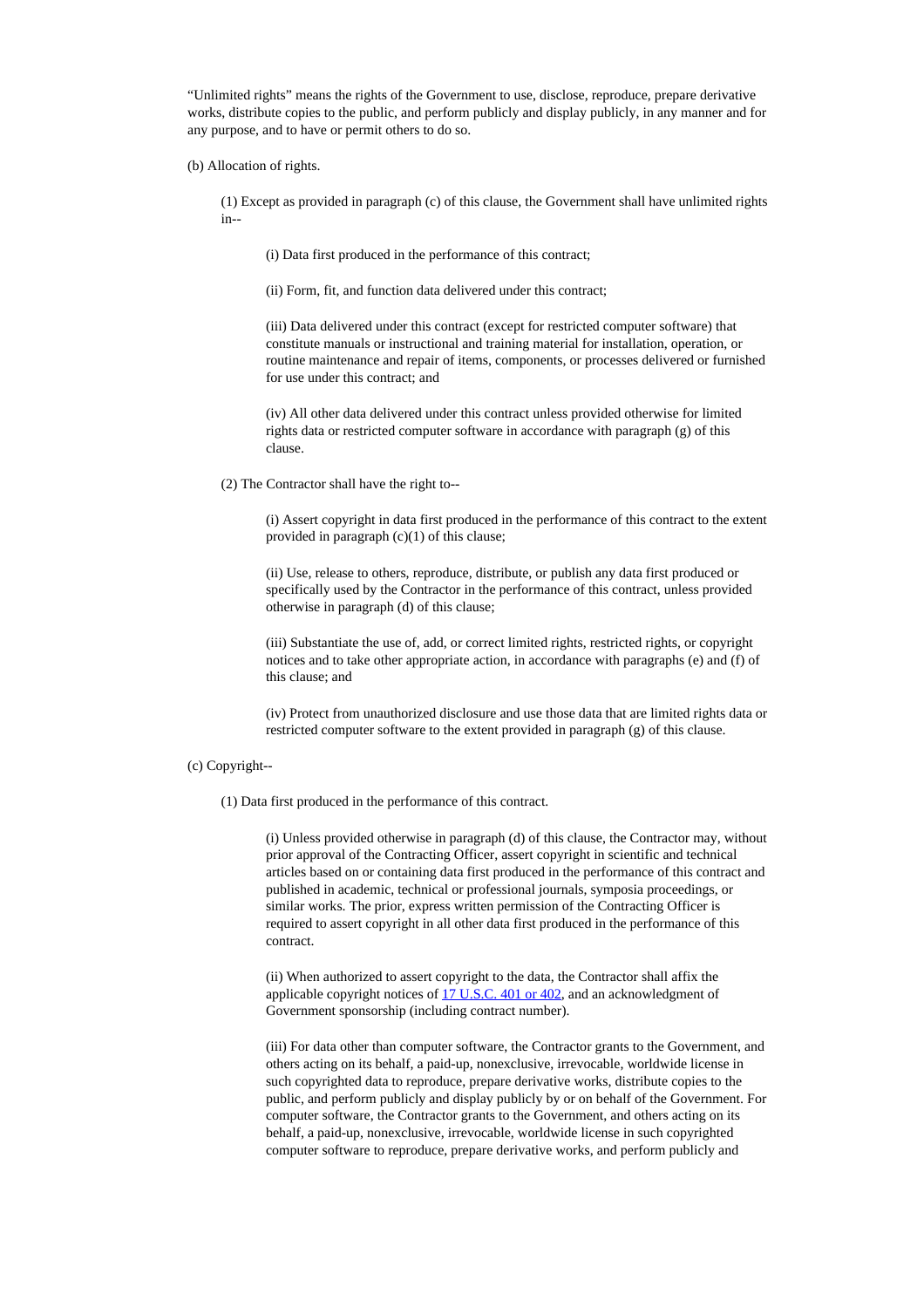display publicly (but not to distribute copies to the public) by or on behalf of the Government.

(2) *Data not first produced in the performance of this contract*. The Contractor shall not, without the prior written permission of the Contracting Officer, incorporate in data delivered under this contract any data not first produced in the performance of this contract unless the Contractor--

(i) Identifies the data; and

(ii) Grants to the Government, or acquires on its behalf, a license of the same scope as set forth in paragraph (c)(1) of this clause or, if such data are restricted computer software, the Government shall acquire a copyright license as set forth in paragraph (g)(4) of this clause (if included in this contract) or as otherwise provided in a collateral agreement incorporated in or made part of this contract.

(3) *Removal of copyright notices*. The Government will not remove any authorized copyright notices placed on data pursuant to this paragraph (c), and will include such notices on all reproductions of the data.

(d) *Release, publication, and use of data*. The Contractor shall have the right to use, release to others, reproduce, distribute, or publish any data first produced or specifically used by the Contractor in the performance of this contract, except--

(1) As prohibited by Federal law or regulation (e.g., export control or national security laws or regulations);

(2) As expressly set forth in this contract; or

(3) If the Contractor receives or is given access to data necessary for the performance of this contract that contain restrictive markings, the Contractor shall treat the data in accordance with such markings unless specifically authorized otherwise in writing by the Contracting Officer.

(e) Unauthorized marking of data.

(1) Notwithstanding any other provisions of this contract concerning inspection or acceptance, if any data delivered under this contract are marked with the notices specified in paragraph (g) (3) or  $(g)$  (4) if included in this clause, and use of the notices is not authorized by this clause, or if the data bears any other restrictive or limiting markings not authorized by this contract, the Contracting Officer may at any time either return the data to the Contractor, or cancel or ignore the markings. However, pursuant to 41 [U.S.C.](http://uscode.house.gov/uscode-cgi/fastweb.exe?getdoc+uscview+t29t32+1665+30++%2831%29%20%20AND%20%28%2831%29%20ADJ%20USC%29%3ACITE%20%20%20%20%20%20%20%20%20) 4703, the following procedures shall apply prior to canceling or ignoring the markings.

(i) The Contracting Officer will make written inquiry to the Contractor affording the Contractor 60 days from receipt of the inquiry to provide written justification to substantiate the propriety of the markings;

(ii) If the Contractor fails to respond or fails to provide written justification to substantiate the propriety of the markings within the 60-day period (or a longer time approved in writing by the Contracting Officer for good cause shown), the Government shall have the right to cancel or ignore the markings at any time after said period and the data will no longer be made subject to any disclosure prohibitions.

(iii) If the Contractor provides written justification to substantiate the propriety of the markings within the period set in paragraph  $(e)(1)(i)$  of this clause, the Contracting Officer will consider such written justification and determine whether or not the markings are to be cancelled or ignored. If the Contracting Officer determines that the markings are authorized, the Contractor will be so notified in writing. If the Contracting Officer determines, with concurrence of the head of the contracting activity, that the markings are not authorized, the Contracting Officer will furnish the Contractor a written determination, which determination will become the final agency decision regarding the appropriateness of the markings unless the Contractor files suit in a court of competent jurisdiction within 90 days of receipt of the Contracting Officer's decision. The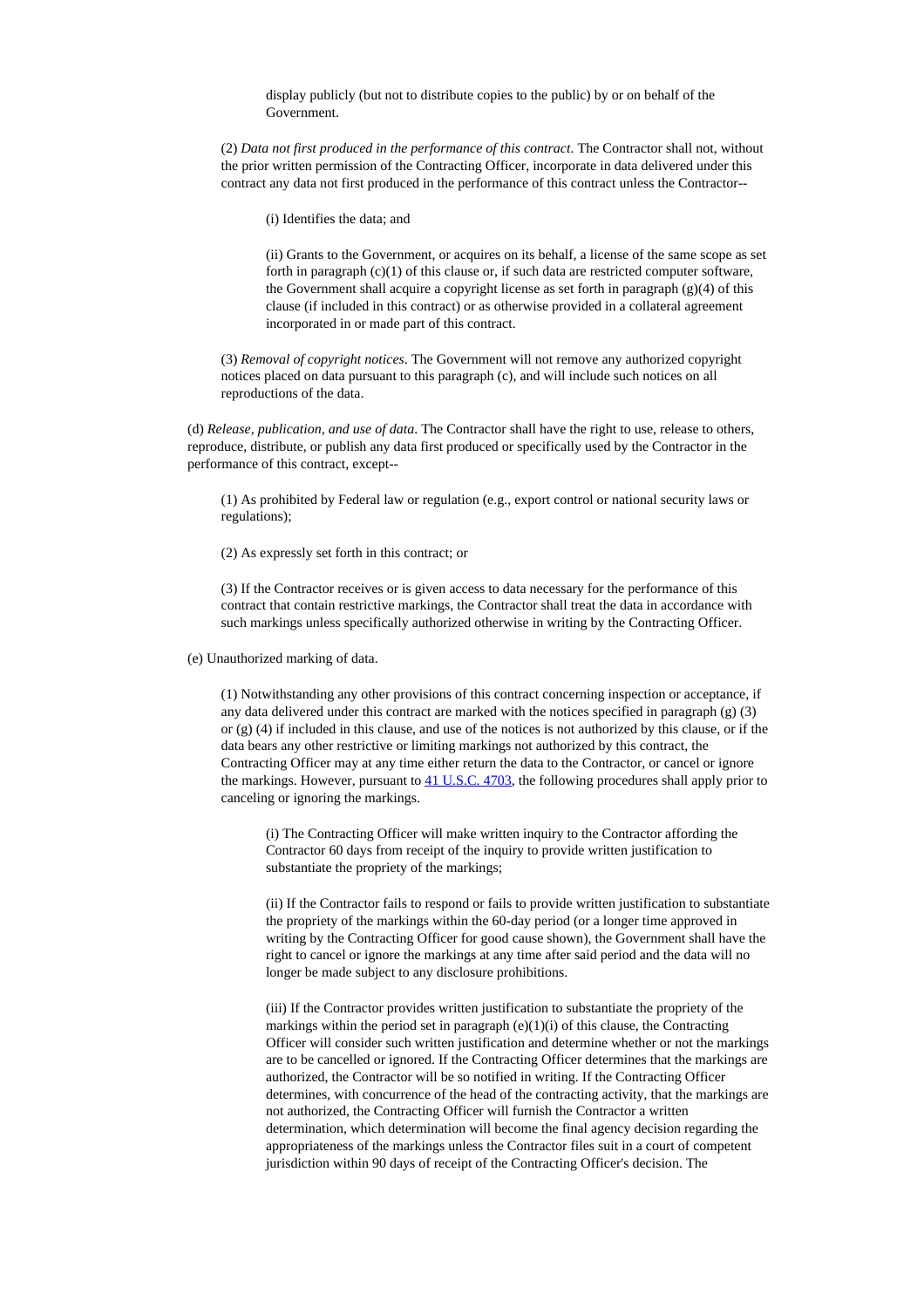Government will continue to abide by the markings under this paragraph  $(e)(1)(iii)$  until final resolution of the matter either by the Contracting Officer's determination becoming final (in which instance the Government will thereafter have the right to cancel or ignore the markings at any time and the data will no longer be made subject to any disclosure prohibitions), or by final disposition of the matter by court decision if suit is filed.

(2) The time limits in the procedures set forth in paragraph  $(e)(1)$  of this clause may be modified in accordance with agency regulations implementing the Freedom of Information Act (5 U.S.C. 552) if necessary to respond to a request thereunder.

(3) Except to the extent the Government's action occurs as the result of final disposition of the matter by a court of competent jurisdiction, the Contractor is not precluded by paragraph (e) of the clause from bringing a claim, in accordance with the Disputes clause of this contract, that may arise as the result of the Government removing or ignoring authorized markings on data delivered under this contract.

(f) Omitted or incorrect markings.

(1) Data delivered to the Government without any restrictive markings shall be deemed to have been furnished with unlimited rights. The Government is not liable for the disclosure, use, or reproduction of such data.

(2) If the unmarked data has not been disclosed without restriction outside the Government, the Contractor may request, within 6 months (or a longer time approved by the Contracting Officer in writing for good cause shown) after delivery of the data, permission to have authorized notices placed on the data at the Contractor's expense. The Contracting Officer may agree to do so if the Contractor--

(i) Identifies the data to which the omitted notice is to be applied;

(ii) Demonstrates that the omission of the notice was inadvertent;

(iii) Establishes that the proposed notice is authorized; and

(iv) Acknowledges that the Government has no liability for the disclosure, use, or reproduction of any data made prior to the addition of the notice or resulting from the omission of the notice.

(3) If data has been marked with an incorrect notice, the Contracting Officer may--

(i) Permit correction of the notice at the Contractor's expense if the Contractor identifies the data and demonstrates that the correct notice is authorized; or

(ii) Correct any incorrect notices.

(g) Protection of limited rights data and restricted computer software.

(1) The Contractor may withhold from delivery qualifying limited rights data or restricted computer software that are not data identified in paragraphs (b)(1)(i), (ii), and (iii) of this clause. As a condition to this withholding, the Contractor shall--

(i) Identify the data being withheld; and

(ii) Furnish form, fit, and function data instead.

(2) Limited rights data that are formatted as a computer database for delivery to the Government shall be treated as limited rights data and not restricted computer software.

(3) [Reserved]

(h) *Subcontracting.* The Contractor shall obtain from its subcontractors all data and rights therein